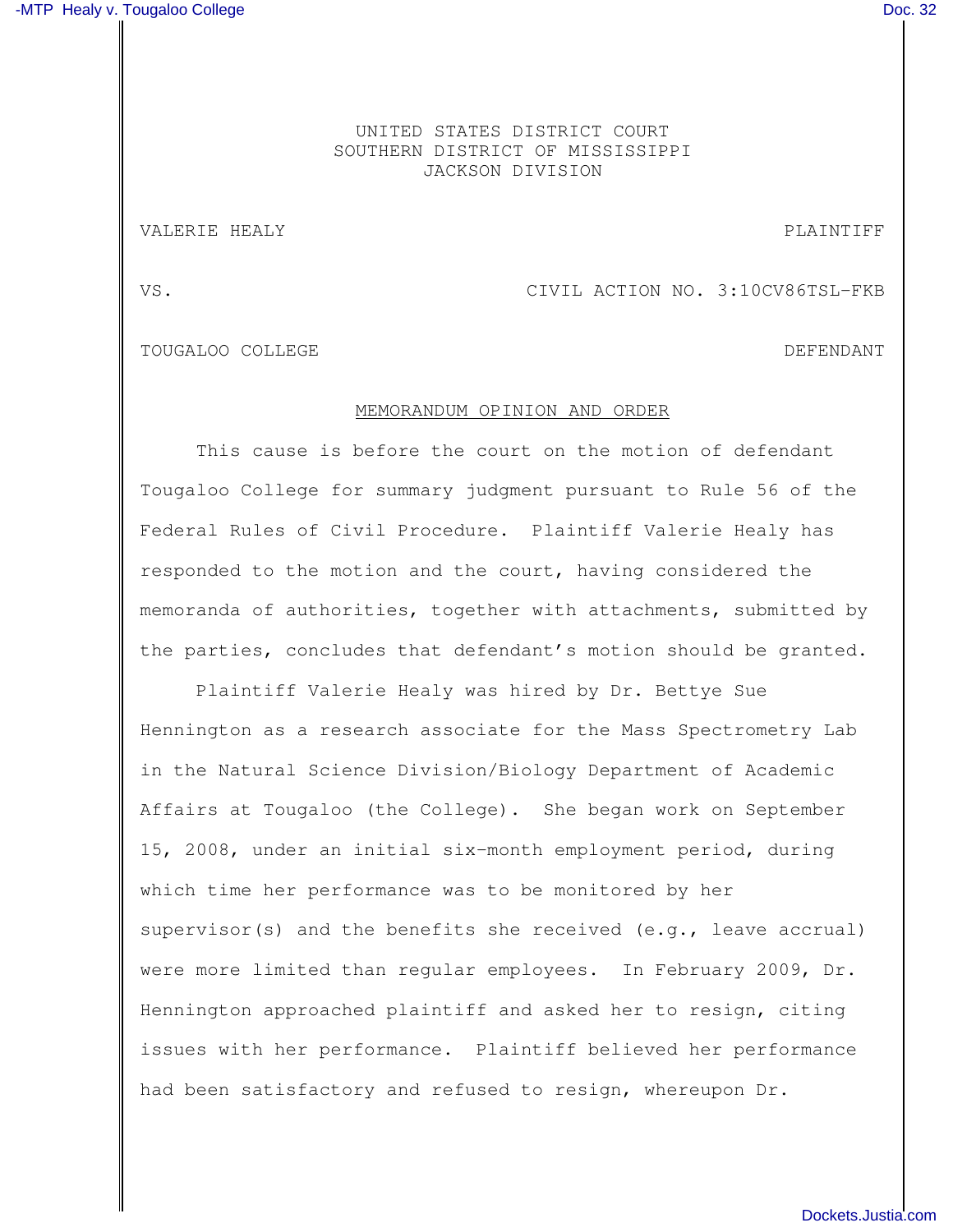Hennington, after obtaining approval from the College's provost, terminated plaintiff's employment on the basis of claimed performance deficiencies.

Following her termination, plaintiff filed a charge of discrimination with the Equal Employment Opportunity Commission, and after receiving a notice of right to sue, filed the present action pursuant to Title VII of the Civil Rights Act of 1964, 42 U.S.C. § 2000e et seq., as amended by the Pregnancy Discrimination Act, 42 U.S.C. § 2000e(k)(2008)<sup>1</sup>, alleging that she was terminated because she was pregnant. Plaintiff alleges that defendant terminated her both to avoid providing for her maternity leave, which she had planned to take beginning in May 2009, and so that it could move another research associate who was not pregnant into plaintiff's position. Defendant has denied plaintiff's pregnancy was a factor in the decision to terminate her, and

As pertinent here, the Pregnancy Discrimination Act, 42 U.S.C. § 2000e(k)(2008), adds the following to Title VII: (k) The terms "because of sex" or "on the basis of sex" include, but are not limited to, because of or on the basis of pregnancy, childbirth, or related medical conditions; and women affected by pregnancy, childbirth, or related medical conditions shall be treated the same for all employment-related purposes, including receipt of benefits under fringe benefit programs, as other persons not so affected but similar in their ability or inability to work, and nothing in section 2000e-2(h) of this title shall be interpreted to permit otherwise. ... ...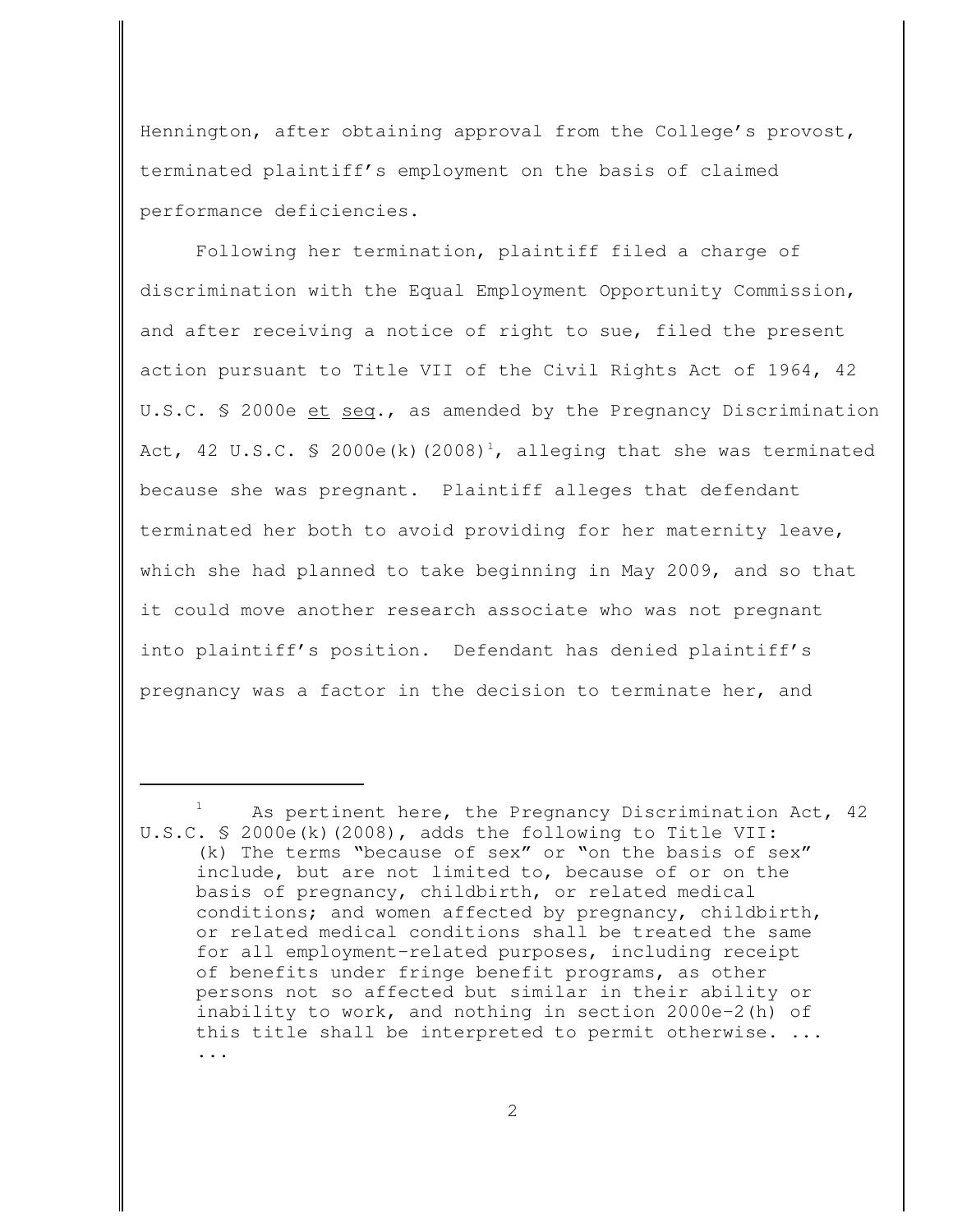maintains, instead, that she was terminated solely based on performance deficiencies.

As plaintiff admittedly lacks direct evidence of pregnancy discrimination, her claim is analyzed under the familiar McDonnell Douglas framework. McDonnell Douglas Corp. v. Green, 411 U.S. 792, 802, 93 S. Ct. 1817, 36 L. Ed.2d 668 (1973). Under this framework, she must first create a presumption of discrimination by making out a prima facie case of discrimination. The burden then shifts to the employer to produce a legitimate, nondiscriminatory reason for her termination, which causes the presumption of discrimination to dissipate. Plaintiff then bears the ultimate burden of persuading the trier of fact by a preponderance of the evidence that the employer intentionally discriminated against her because of her protected status. See Laxton v. Gap Inc., 333 F.3d 572, 578-579 (5<sup>th</sup> Cir. 2003). Defendant has moved for summary judgment, contending that plaintiff cannot establish a prima facie case of pregnancy discrimination, and that even if she could satisfy her prima facie case, she cannot establish that defendant's proffered legitimate, nondiscriminatory reason for her termination, is pretext for discrimination.

In order to make out a prima facie case of pregnancy discrimination, plaintiff must show: (1) she was a member of the protected class; (2) she was qualified for the position; (3) she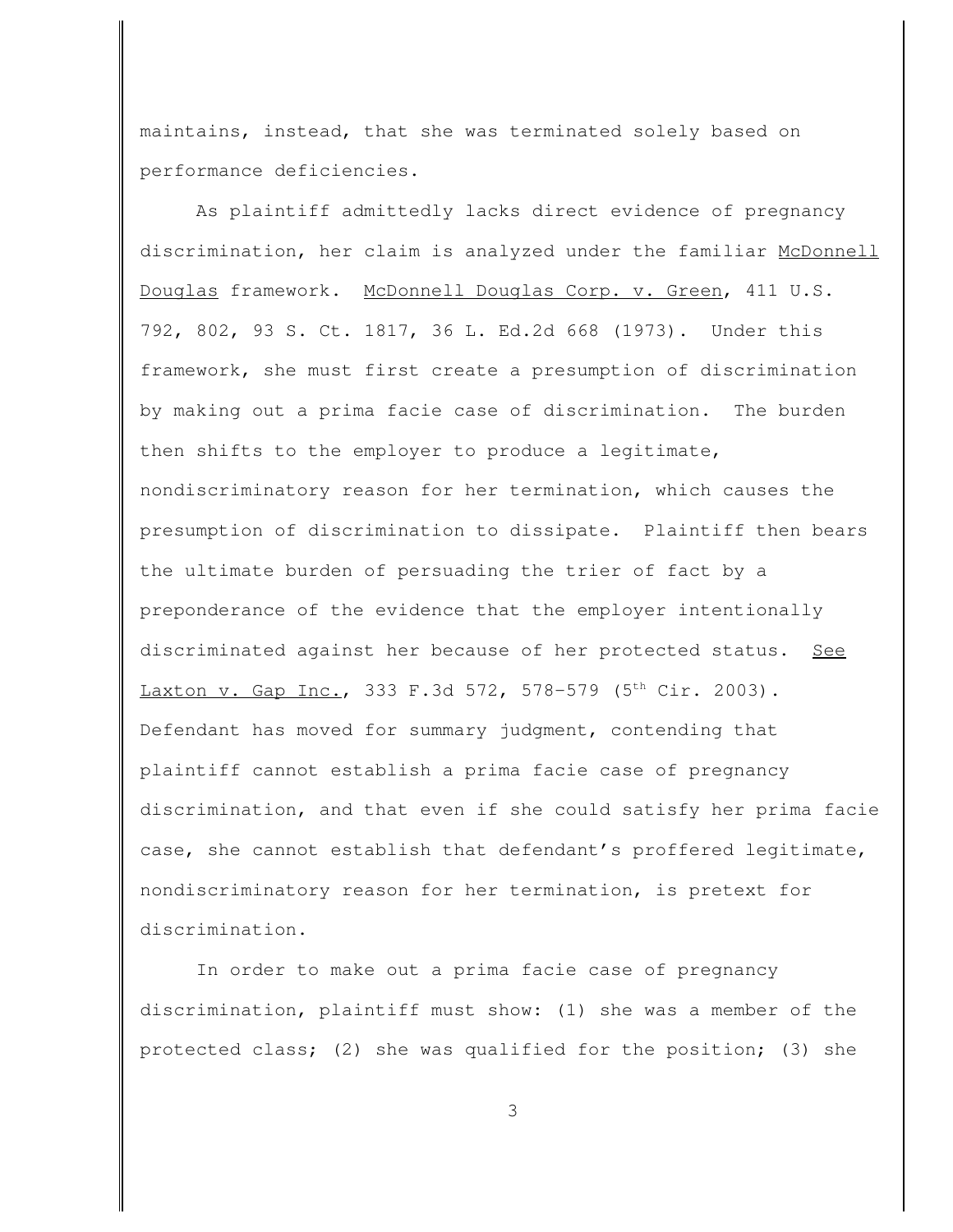was discharged; and (4) she was replaced by someone outside the protected class, or in the case of disparate treatment, that others similarly situated were more favorably treated. See Urbano v. Continental Airlines, Inc., 138 F.3d 204, 206 (5<sup>th</sup> Cir. 1998). Tougaloo argues in its motion that plaintiff cannot establish a prima facie case of discrimination because she cannot show either that she was replaced by someone outside her protected class or that she was treated less favorably than a similarly situated employee outside her protected class.

Plaintiff has alleged that her position at Tougaloo was fully funded by a Research Infrastructure in Minority Institutions Grant (RIMI Grant) issued by the National Institute of Health, National Center of Minority Health and Health Disparities; that the other research assistant position in the Mass Spectrometry Lab, held by Danielle Trocquet, was funded by a grant from the IdEA Networks of Biomedical Research Excellence, National Center for Research Resources, Mississippi Functional Genomics Network (MFGN Grant); and that the MFGM Grant was not going to be renewed for 2009, so plaintiff was terminated so that Trocquet could be transferred to the RIMI Grant. Plaintiff has theorized that upon her termination, defendant used the RIMI Grant to compensate Turquotte, and in this sense, replaced her with Turquotte, who was not pregnant and hence was outside plaintiff's protected class. However, in support of its motion, defendant has presented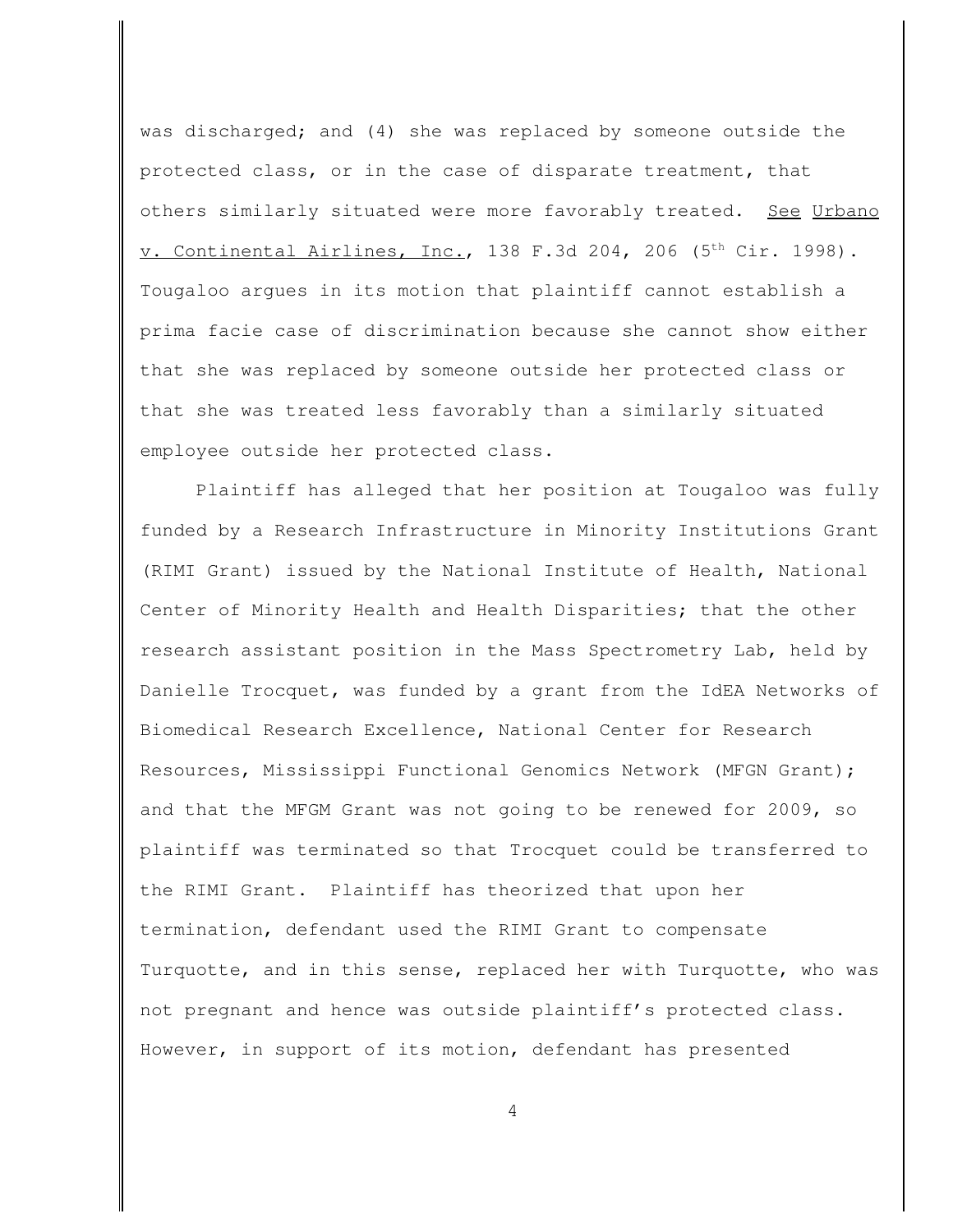evidence, unchallenged by plaintiff, that at the time plaintiff was terminated, the MFGM Grant had been renewed and that defendant had no reason to believe it would not continue. There is thus no evidence to support plaintiff's allegation that she was replaced by someone outside her protected class.

Accordingly, to establish her prima facie case, plaintiff must show that she was treated differently than "similarly situated" persons who are outside her protected class and who received more favorable treatment than plaintiff under "nearly identical" circumstances. See Okoye v. Univ. of Texas Houston Health Science Ctr., 245 F.3d 507, 514 (5<sup>th</sup> Cir. 2001). Defendant maintains that plaintiff cannot make the necessary showing, either for purposes of establishing her prima facie case, or for purposes of showing that its proffered reason for terminating her employment was pretext for pregnancy discrimination, since her only possible comparator, Trocquet, was not treated more favorably under "nearly identical" circumstances.<sup>2</sup>

 $2^2$  Defendant argues that plaintiff had performance problems, which distinguished her from the only possible comparator. It identifies these same alleged performance problems as its legitimate nondiscriminatory reason for terminating plaintiff's employment. Plaintiff denies she had the performance problems claimed by defendant and on this basis, claims that she has created a genuine issue of material fact both as to whether she has identified a proper comparator for purposes of her prima facie case and whether she has shown that defendant's proffered legitimate, nondiscriminatory reason for her termination is pretext for discrimination.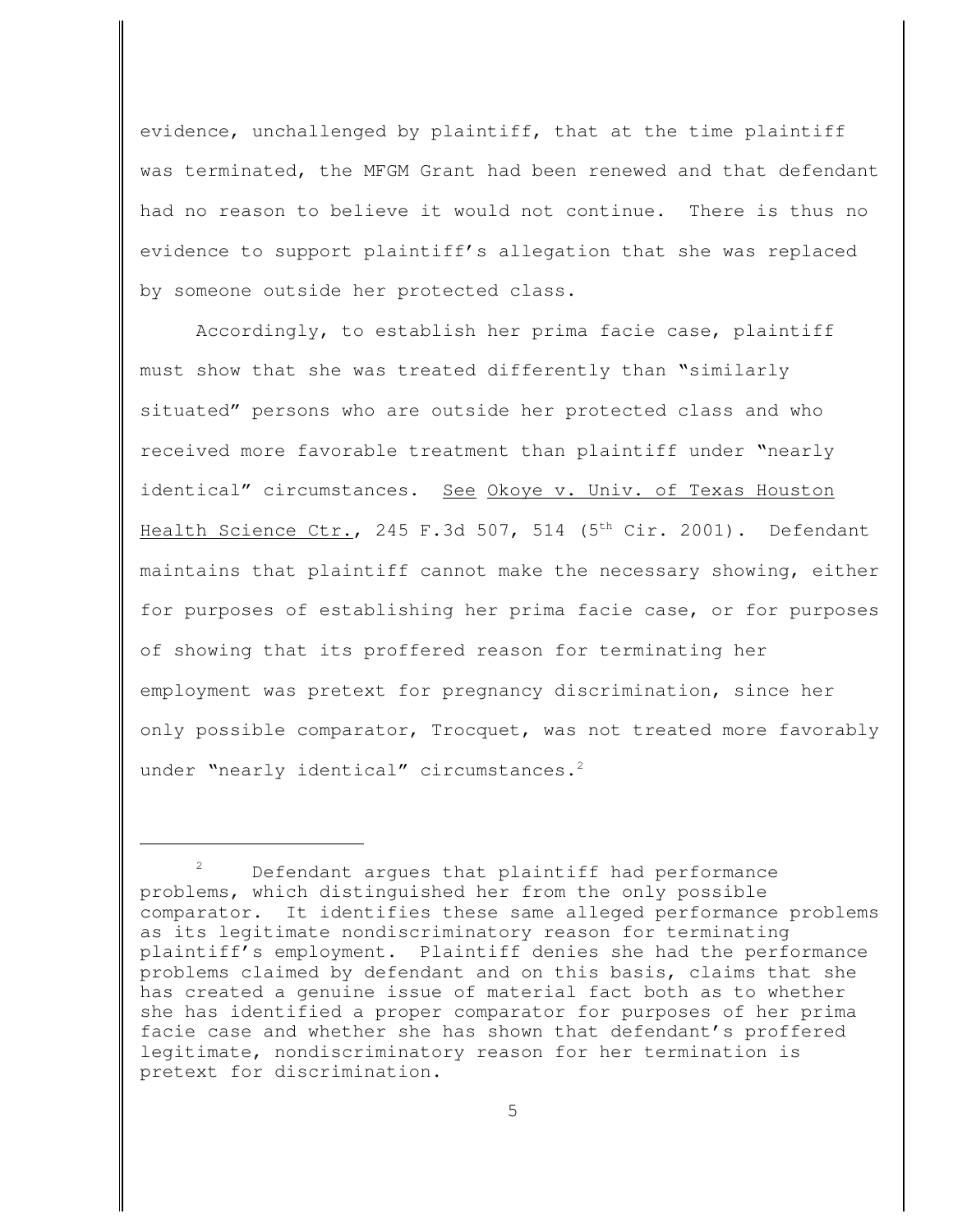For a comparator to be "similarly situated" for purposes of disparate treatment analysis, the plaintiff must demonstrate that the alleged comparator is "similarly situated with respect to their job titles, job duties, responsibilities, qualifications and experience." Stover v. Hattiesburg Public School Dist., No. 2:05CV288KS-MTP, 2007 WL 465664, at \*9 (S.D. Miss. Feb. 8, 2007). To have "nearly identical circumstances" to those of the plaintiff, the comparators "must be those employees who had the same supervisor and who committed the same infractions or violations of company policy". Vargas v. Texas A & M Univ., H-05-02797, 2007 WL 150484, at \*4 (S.D. Tex. Jan. 16, 2007). That is to say, the comparative employees must be "nearly identical" in their workplace conduct, for the plaintiff does not sustain her burden, either to demonstrate a prima facie case or to show pretext, "when the difference between the plaintiff's conduct and that of those alleged to be similarly situated accounts for the difference in treatment received from the employer." See Wallace v. Methodist Hosp. Sys., 271 F.3d 212, 221 (5th Cir. 2001).

Defendant argues that Trocquet, the only other research assistant under Dr. Hennington's supervision, was not in "nearly identical" circumstances to plaintiff because, in contrast to plaintiff, Trocquet did not have performance problems and was instead an excellent employee with an exemplary work history and consistently favorable job reviews. It notes that employees with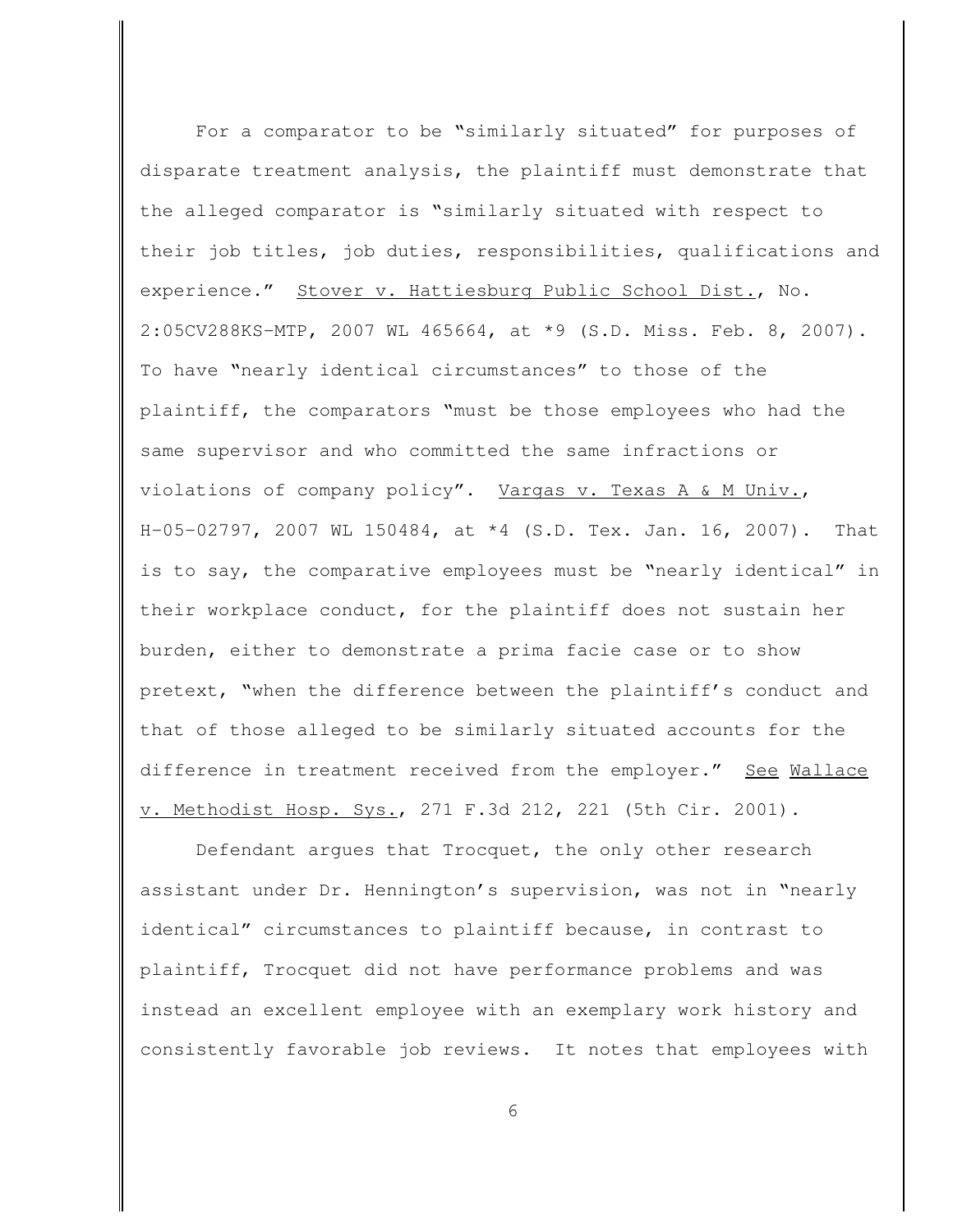different work records and conduct simply are not "nearly identical" for purposes of satisfying the "similarly situated" requirement, rendering Healy's claim deficient, as a matter of law. In support of its position, it has submitted an affidavit from Dr. Hennington detailing deficiencies in plaintiff's performance, including problems plaintiff had in growing cells in an *e Coli* project and her failure to take sufficient detailed notes on the project; her failure to properly maintain the general upkeep of the lab; her failure to oversee the budget and management of laboratory supplies, including failure to maintain the needed level of supplies, to timely order supplies and to conserve expenses in the use of lab equipment, supplies and shipping costs; and her failure to manage her time in an efficient manner so as to give priority to the tasks that were most important. Dr. Hennington asserts that while she reminded plaintiff of her job responsibilities and gave her direction and suggestions for improvement, plaintiff's performance did not improve to Dr. Hennington's satisfaction, and by mid-February, when Dr. Hennington had not seen and did not expect to see the type of improvement she wanted from plaintiff in order to maintain plaintiff in the position, and being mindful that the end of plaintiff's initial six-month employment period was looming, Dr. Hennington made the decision to proceed with her termination.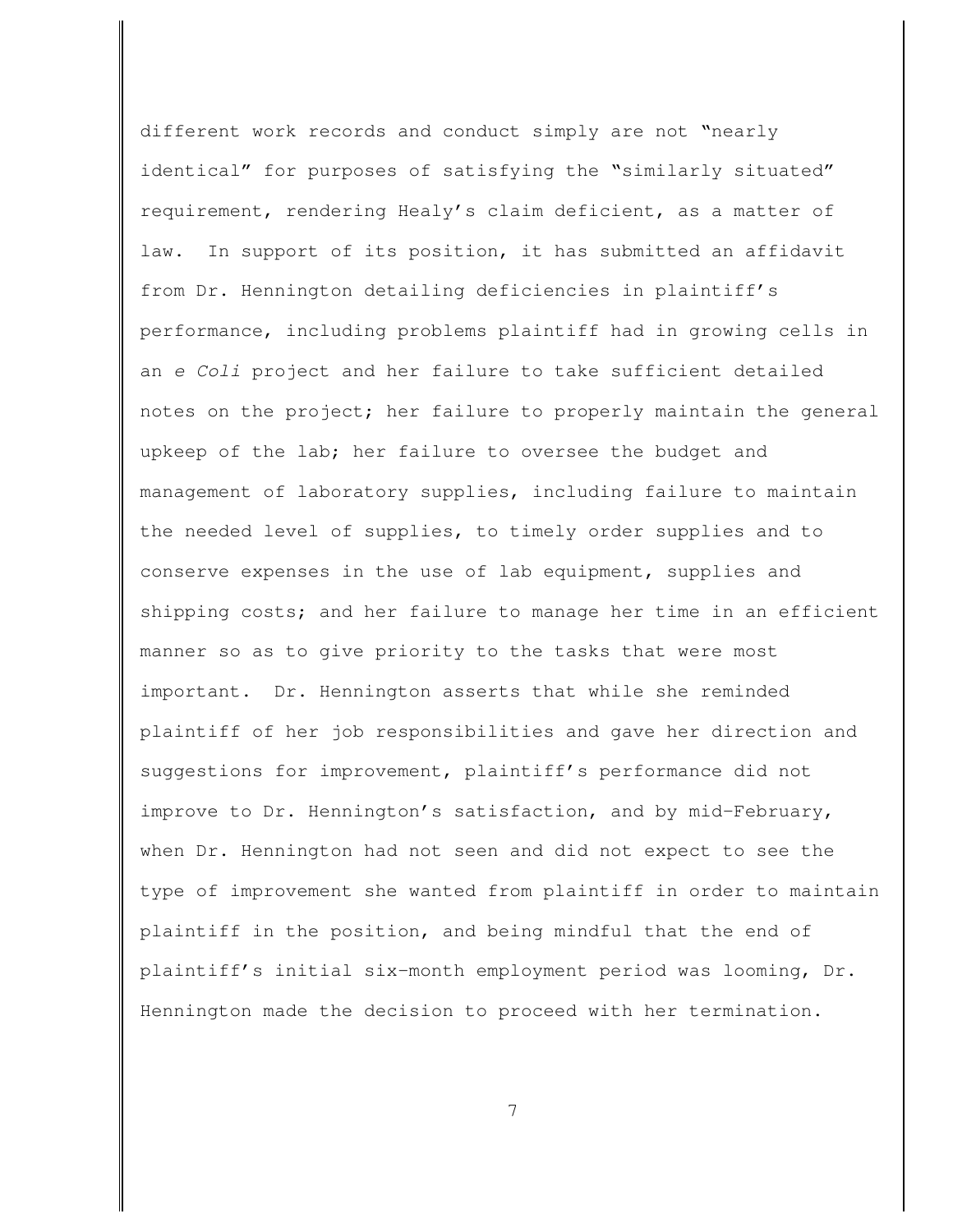In her response, plaintiff has submitted her own affidavit in which she denies each of the alleged performance deficiencies asserted by Dr. Hennington and further denies she was counseled by Dr. Hennington regarding her performance. Plaintiff contends, based on her affidavit, that she has created a genuine issue of material fact as to whether she had the performance problems claimed by Dr. Hennington; and she argues that if the jury were to find that she did not have performance problems, then Trocquet would be a proper comparator and defendant's proffered reason for her termination would be exposed as false, supporting plaintiff's claim of pretext. She contends, therefore, that, viewing the evidence and reasonable inferences to be drawn therefrom in her favor, the court must deny defendant's motion.

To carry this burden, the plaintiff must produce substantial evidence indicating that the proffered legitimate nondiscriminatory reason is a pretext for discrimination. The plaintiff must rebut each nondiscriminatory reason articulated by the employer. A plaintiff may establish pretext either through evidence of disparate treatment or by showing that the employer's proffered explanation is false or "unworthy of credence." An explanation is false or unworthy of credence if it is not the real reason for the adverse employment action. Evidence demonstrating that the employer's explanation is false or unworthy of credence, taken together with the plaintiff's prima facie case, is likely to support an inference of discrimination even without further evidence of defendant's true motive. No further evidence of discriminatory animus is required because "once the employer's justification has been eliminated, discrimination may well be the most likely alternative explanation...." The "rare" instances in which a showing of pretext is insufficient to establish discrimination are (1) when the record conclusively reveals some other, nondiscriminatory reason for the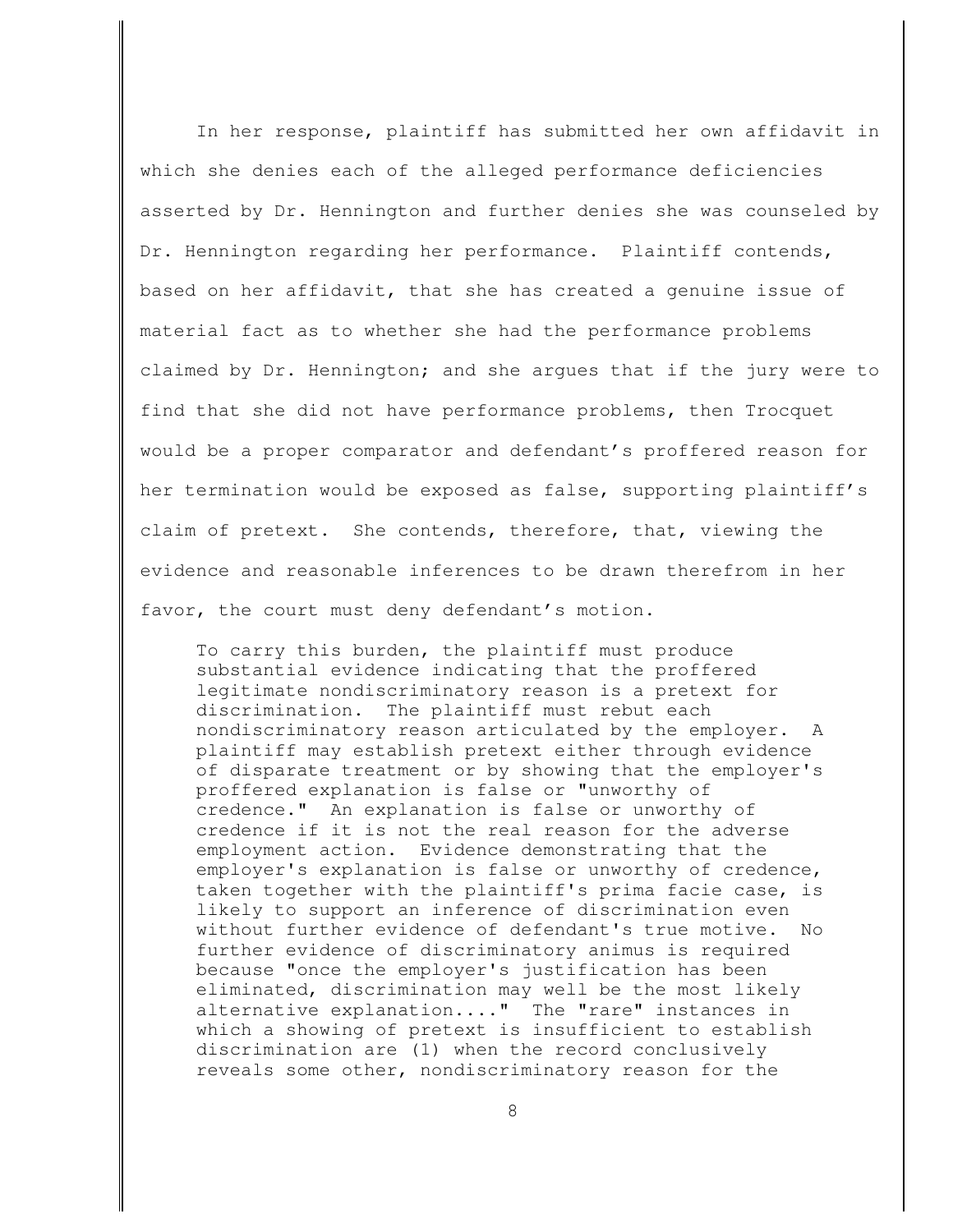employer's decision, or (2) when the plaintiff creates only a weak issue of fact as to whether the employer's reason was untrue, and there was abundant and uncontroverted evidence that no discrimination occurred. Laxton v. Gap Inc., 333 F.3d 572, 578 -579 (5<sup>th</sup> Cir. 2003) (citations omitted).

In the court's opinion, while plaintiff's affidavit in this case may be sufficient to create an issue of fact as to whether her performance was deficient, it does not cast doubt on Dr. Hennington's assertion that she *perceived* plaintiff's performance was deficient. As defendant notes, "the question is not whether an employer made an erroneous decision; it is whether the decision was made with a discriminatory motive." Mayberry v. Vaught Aircraft Co., 55 F.3d 1086, 1091 (5th Cir. 1995); see also Lemaire v. Louisiana Dept. of Transp. and Dev., 480 F.3d 383, 391 (5th Cir. 2007) ("Simply disputing the underlying facts of an employer's decision is not sufficient to create an issue of pretext. ... [Plaintiff] must do more than dispute the underlying facts and argue that [the employer] made the wrong decision in order to survive summary judgment."); Bryant v. Compass Group USH, Inc., 413 F.3d 471, 478 (5th Cir. 2005) ("Management does not have to make proper decisions, only non-discriminatory ones."). Plaintiff made clear in her deposition that she did not agree that she had any of the deficiencies identified by Dr. Hennington as the reasons for her termination; yet she also testified that she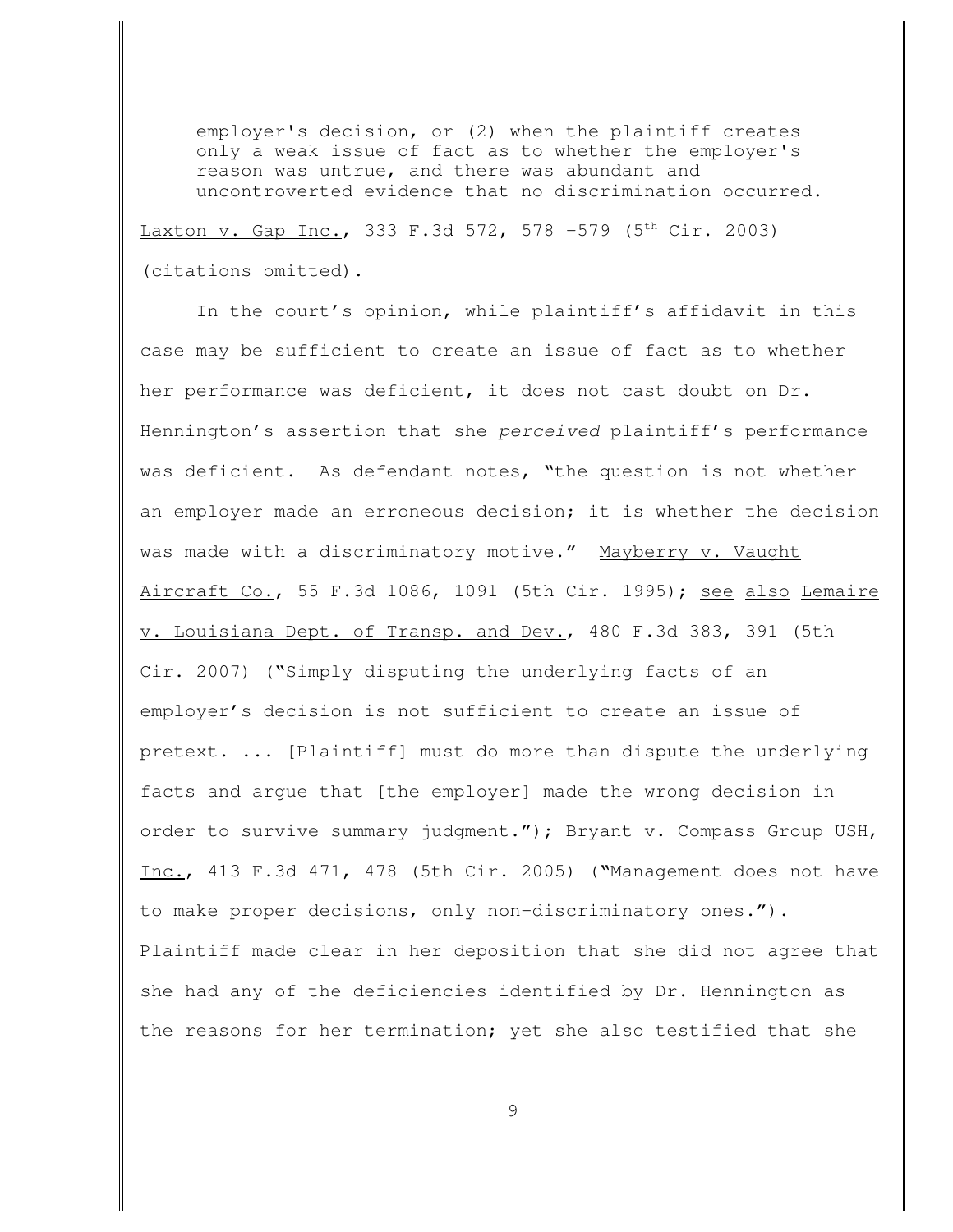had no way to question whether Dr. Hennington in fact believed the reasons she gave for plaintiff's termination.<sup>3</sup>

The only potential basis plaintiff has suggested for questioning the veracity of Dr. Hennington's professed perception of plaintiff's performance is that, whereas Dr. Hennington has claimed in her affidavit that she spoke with plaintiff about the performance issues that she ultimately gave for plaintiff's termination, plaintiff denies that Dr. Hennington tried to speak with her about these issues and her concerns at any time during plaintiff's employment. Plaintiff argues that "the fact that Dr. Herrington [sic] has made up the allegation that she counseled Plaintiff [about performance problems] would lead any reasonable jury to conclude that Dr. Herrington [sic] is lying to cover up her discriminatory animus." In her affidavit, however, Dr. Hennington does not assert that she confronted plaintiff about her performance shortcomings; instead, Dr. Hennington states that because she observed problems with plaintiff's performance in several areas, she "reminded" plaintiff that she needed to keep the lab clean and instructed plaintiff to check inventory supply levels a couple of times each week and to order supplies if needed. Two months later, when she was still seeing the same

Plaintiff testified, "I would not agree with her that I had a deficiency in analyzing skills or any other deficiency listed here. I would not have any way to question whether she thought I did or not...."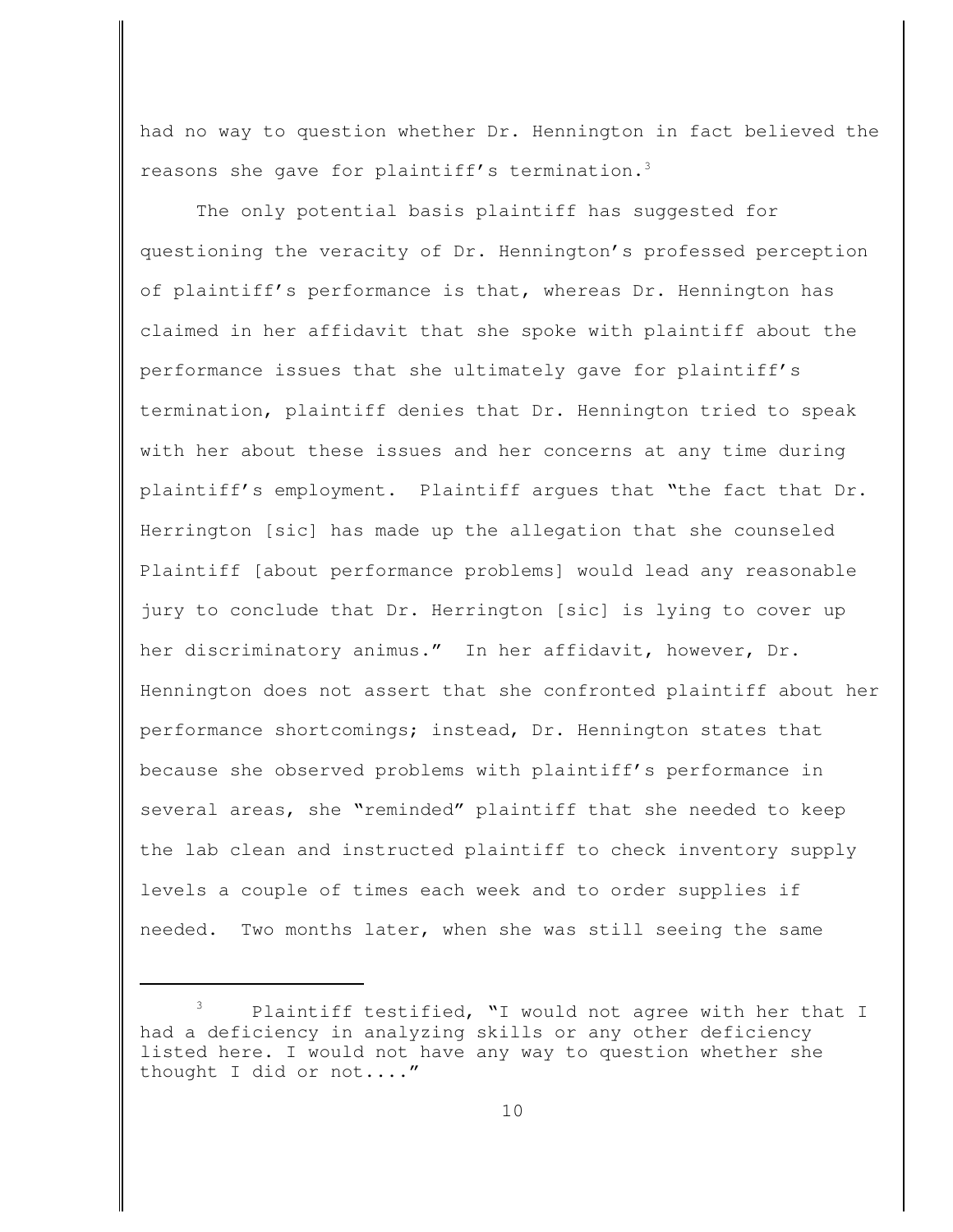problems, she "reminded" plaintiff again of what she expected and made "suggestions" of ways to improve her job performance. Dr. Hennington's description of her discussions with plaintiff relating to what she perceived as problems with plaintiff's performance suggests that she tried to work with plaintiff in a positive manner to improve her performance, which is not necessarily inconsistent with plaintiff's assertion that Dr. Hennington did not point out to her or counsel her about performance deficiencies.

The court observes, moreover, that Danielle Trocquet has submitted an affidavit in which she, like Dr. Hennington, states that she observed that plaintiff failed to keep the lab work area clean and uncluttered, and that she also observed occasions when lab supplies were unavailable, either because they had not been cleaned or had not been ordered. She testified that she observed Dr. Hennington providing plaintiff with suggestions or reminders for improvement, but in the end, was aware, based on her observations, that Dr. Hennington was not satisfied with plaintiff's performance.

In the court's opinion, based on the foregoing, plaintiff has failed to present substantial evidence indicating that defendant's proffered legitimate nondiscriminatory reason for her termination is a pretext for discrimination. She has not presented sufficient evidence to create a triable dispute regarding Dr. Hennington's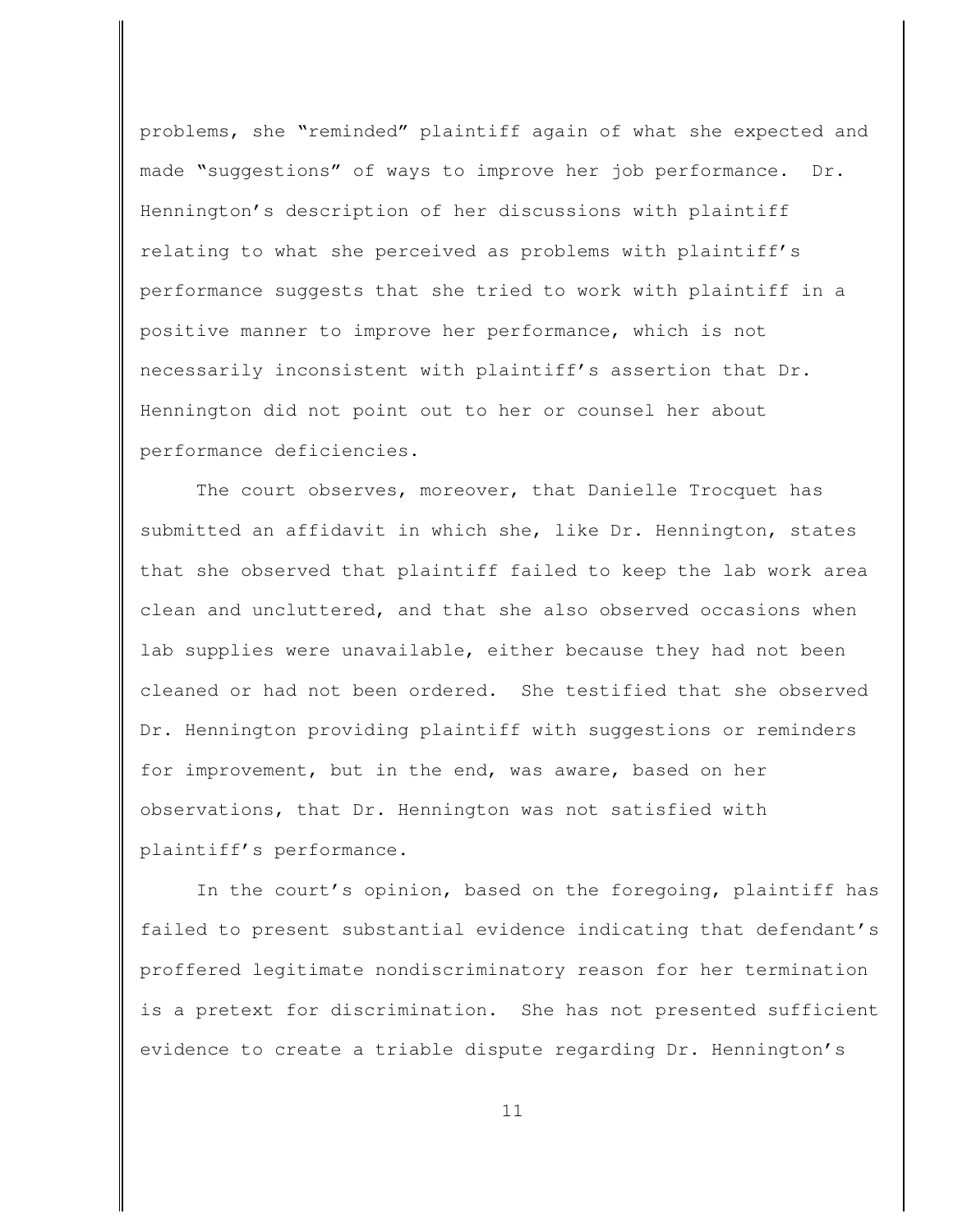assertion that she considered plaintiff's performance unsatisfactory, and for this reason, the court concludes that summary judgment is in order.

Even if plaintiff had created an issue of fact as to whether defendant's reason is untrue, it is, at best, only "a weak issue of fact," and in the court's view, there is abundant and uncontroverted evidence that no discrimination occurred. Plaintiff's theories concerning defendant's likely motive to discriminate against her because of her pregnancy make no sense. As the court observed supra, both plaintiff's and Trocquet's positions were fully funded, giving Tougaloo (and Dr. Hennington) no reason to terminate her so that the nonpregnant Trocquet could continue her employment with the College. Additionally, while plaintiff has suggested that Dr. Hennington terminated her so as to avoid providing her with maternity leave, plaintiff acknowledged in her deposition that even had she remained employed, she would not have been entitled to maternity leave; rather, she would only have been entitled to her accrued leave time. At most, she would have accrued a mere eight days of paid sick leave which she could have applied to any maternity leave; and eight days of paid leave would have totaled approximately \$923.00. Plaintiff herself admitted it would be absurd for an employer to terminate someone just to avoid paying her a mere \$923, especially when that amount had already been

12